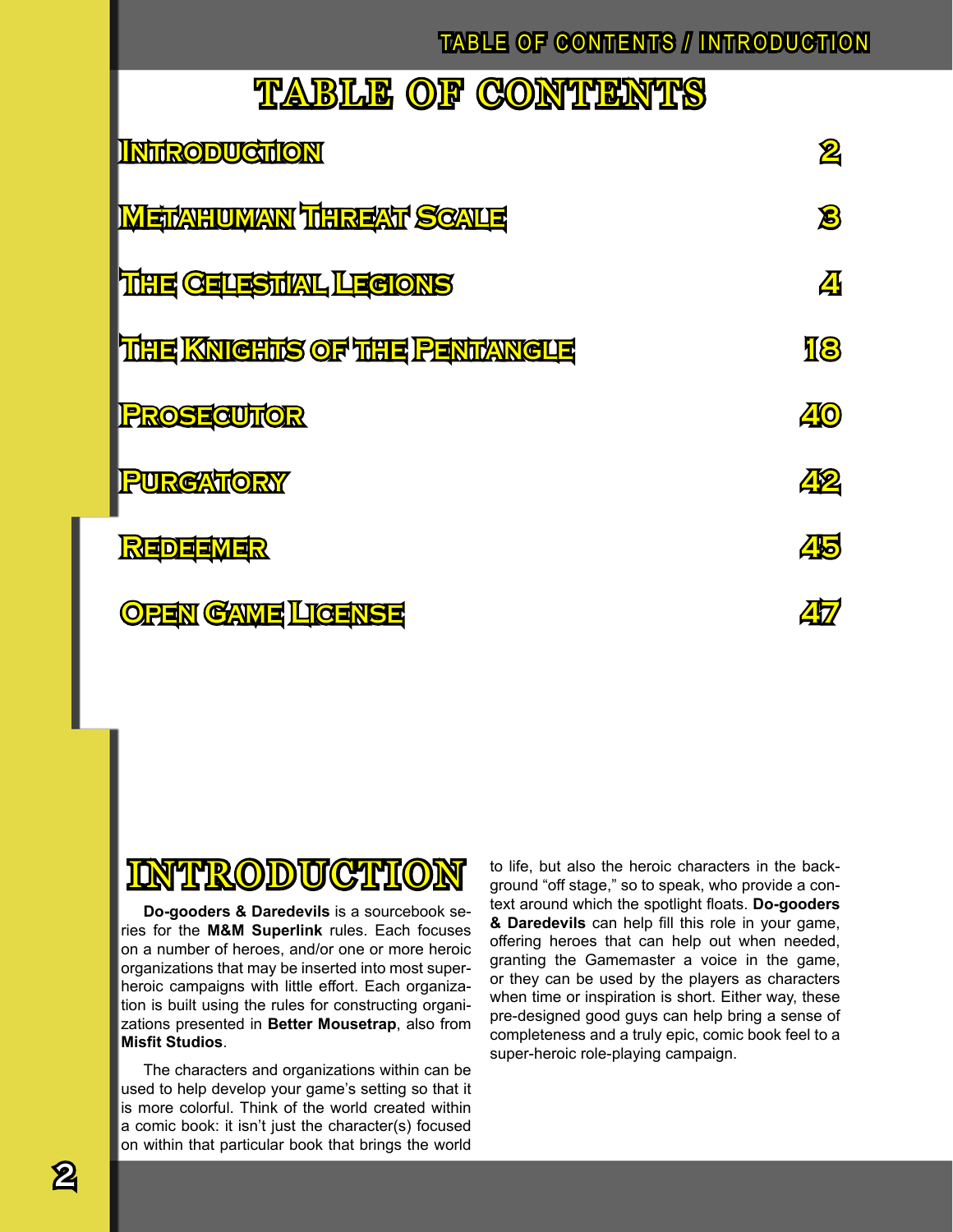#### **METAHUMAN THREAT SCALE**

To make using the accompanying characters easier, a threat scale is used throughout this work. Each character will be assigned a threat level from this scale, giving players and Gamemasters alike an idea of how characters and law enforcement agencies should perceive the villain, regardless of actual PL. The assigned threat level takes into account more than the immediate threat posed, as it also considers goals, ideals, behavior, state of mind, and so on.

If desired, this metahuman threat scale (MTS) can be incorporated into your game as the system actually used to assess metahuman threats, in much the same way as the government uses a color system to indicate states of national security awareness and preparedness.

**Alpha:** Of minimal danger, an Alpha-level threat is relatively low-powered and/or modestly trained. Such metahumans offer little more threat than a common non-metahuman street thug. A typical law-enforcement response should be sufficient to deal with the threat in most instances.

Such a threat can be restrained within standard containment facilities.

**Beta:** Beta-level threats possess sufficient metahuman abilities and/or training to pose a risk to a typical lawenforcement response. Tactical response units are likely the best way of dealing with such a threat, just to be safe.

Such a threat can usually be restrained within standard containment facilities, or those that have undergone a minimum of alteration.

**Gamma:** Threats of this level are an exceptional danger to society and are not easily dealt with by standard lawenforcement personnel (including normal tactical response units.) This is the most common metahuman threat level in most societies and usually represents the apex of threats whose abilities are based entirely on knowledge and training rather than metahuman powers.

Such a threat can rarely be held for long within standard containment facilities, usually requiring specially prepared conditions for long-term confinement.

**Delta:** Extremely dangerous, and only to be approached in force and with extreme care, Delta-level threats have the capability of causing great damage and represent a significant, immediate threat to life and public resources/ services. Delta-level threats are best handled by other metahumans of comparable (individual or combined) power, or by specially trained response units and/or the military.

Such a threat cannot be held within standard containment facilities, requiring specially prepared conditions for long-term confinement.

**Epsilon:** Entire nations, continents and possibly even whole planets are at risk from Epsilon-level threats. Possessing abilities and/or influence to literally shatter civilizations, nations put great amounts of resources into anticipating and countering such beings before their machinations or rampages cause irreparable damage to a planet's social order, political stability, and/or physical well-being.

Such a threat cannot be held within standard containment facilities, requiring specially prepared, oftenunique conditions for long-term confinement. In the most extreme cases, practical containment is impossible and more extreme (permanent?) solutions must be found.

**Omega:** Omega-level threats are the greatest threat known, as they can affect things on a cosmic scale, be it by eradicating entire intergalactic civilizations or putting the very fabric and stability of reality at risk. This threat level is the broadest in its scope, allowing for a variety of actual ability potencies.

Restraining such threats requires a legendary act by beings of lesser threat levels, or an intervention of another Omega being/artifact/power. Generally speaking, though, Omega-level threats are considered unstoppable forces of nature/the cosmos/whatever, and are better tricked, negotiated with, or avoided altogether than directly opposed, as undertaking the latter can easily result in the dangers meant to be avoided.

Containing such beings requires the power of a sun, act of god, or similarly extraordinary expenditure of cosmic power or influence, feats usually only available to other Omega-level beings or incredibly advanced civilizations.

**"-A" Notation:** When added to a threat level, this notation indicates the threat is arcane/magical in nature.

**"-E" Notation:** When added to a threat level, this notation indicates the threat is extraterrestrial (alien) in nature.

**"-D" Notation:** When added to a threat level, this notation indicates the threat is extradimensional (from another plane of existence) in nature.

**"-P" Notation:** When added to a threat level, this notation indicates the threat is psychic in nature.

**"-T" Notation:** When added to a threat level, this notation indicates the threat is Terran (from Earth), but not human in nature.